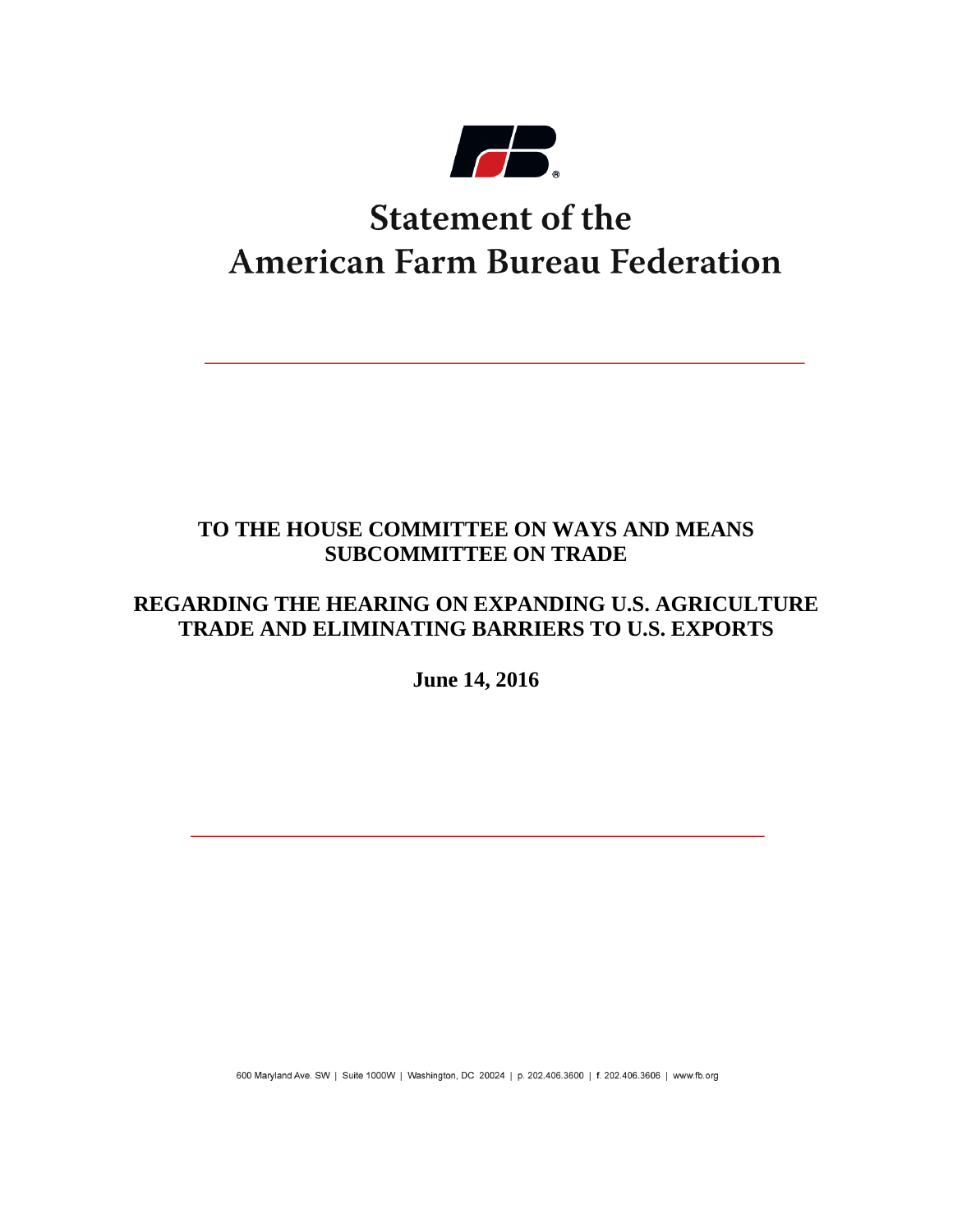Good morning. I am Kevin Paap, a grain producer from Blue Earth County, Minnesota, and President of the Minnesota Farm Bureau Federation. I also serve on the Board of Directors of the American Farm Bureau Federation and am chair of the AFBF Trade Advisory Committee. Farm Bureau is the nation's largest general farm organization, representing farmers and ranchers of all farm sizes, producing every commodity, using a large variety of production methods, in every state.

Farm Bureau strongly supports efforts to increase agricultural trade through comprehensive trade agreements. The \$133 billion of U.S. agricultural exports in 2015 demonstrates the strength of U.S. agricultural productivity, the important contribution of trade to the economic well-being of farmers and ranchers and the ability of the United States to provide competitive food and farm products to markets worldwide.

#### Trade Promotion Authority

Last year's passage of the Trade Priorities and Accountability Act (TPA) was important to the completion and current consideration of the Trans Pacific Partnership (TPP) and is critical to the ongoing Transatlantic Trade and Investment Partnership (TTIP) negotiations.

For farmers and ranchers, TPA provides an opportunity for farm and commodity organizations and our respective members to work with you and our individual representatives to explain the necessity of expanding agricultural trade opportunities. The negotiating objectives of improved market access to foreign markets by tariff reduction and removal, along with the adoption of science-based standards for international agricultural and food trade, are critical to successful trade negotiation outcomes for agriculture.

### Trans Pacific Partnership Agreement (TPP)

A major regional trade effort for the United States is the TPP Agreement between Australia, Brunei, Canada, Chile, Japan, Malaysia, Mexico, New Zealand, Peru, Singapore, Vietnam and the United States. Our analysis of TPP (http:www.fb.org/issues/tpp/pdf/TPP%20Report.pdf) shows a significant positive impact on agriculture with an increase of net exports to the TPP countries of \$5.3 billion annually and a boost to net farm income of \$4.4 billion annually. Due to the agreement's overall benefits for our farmers and ranchers, the American Farm Bureau Federation strongly supports passage of the Trans Pacific Partnership.

There are many new opportunities for expanded agricultural trade in the TPP agreement. Japan is the fifth-largest agricultural export destination for the U.S. with more than \$11.2 billion in sales in 2015. Despite the significance of this market, barriers exist that prohibit sales from reaching their full potential. Japan maintains several restrictive policies that inhibit U.S. exports, such as high tariffs on beef, pork, dairy, horticulture, rice and other products, along with various Sanitary and Phytosanitary barriers. Japan has agreed in the TPP to resolve long-standing trade barriers for agricultural products.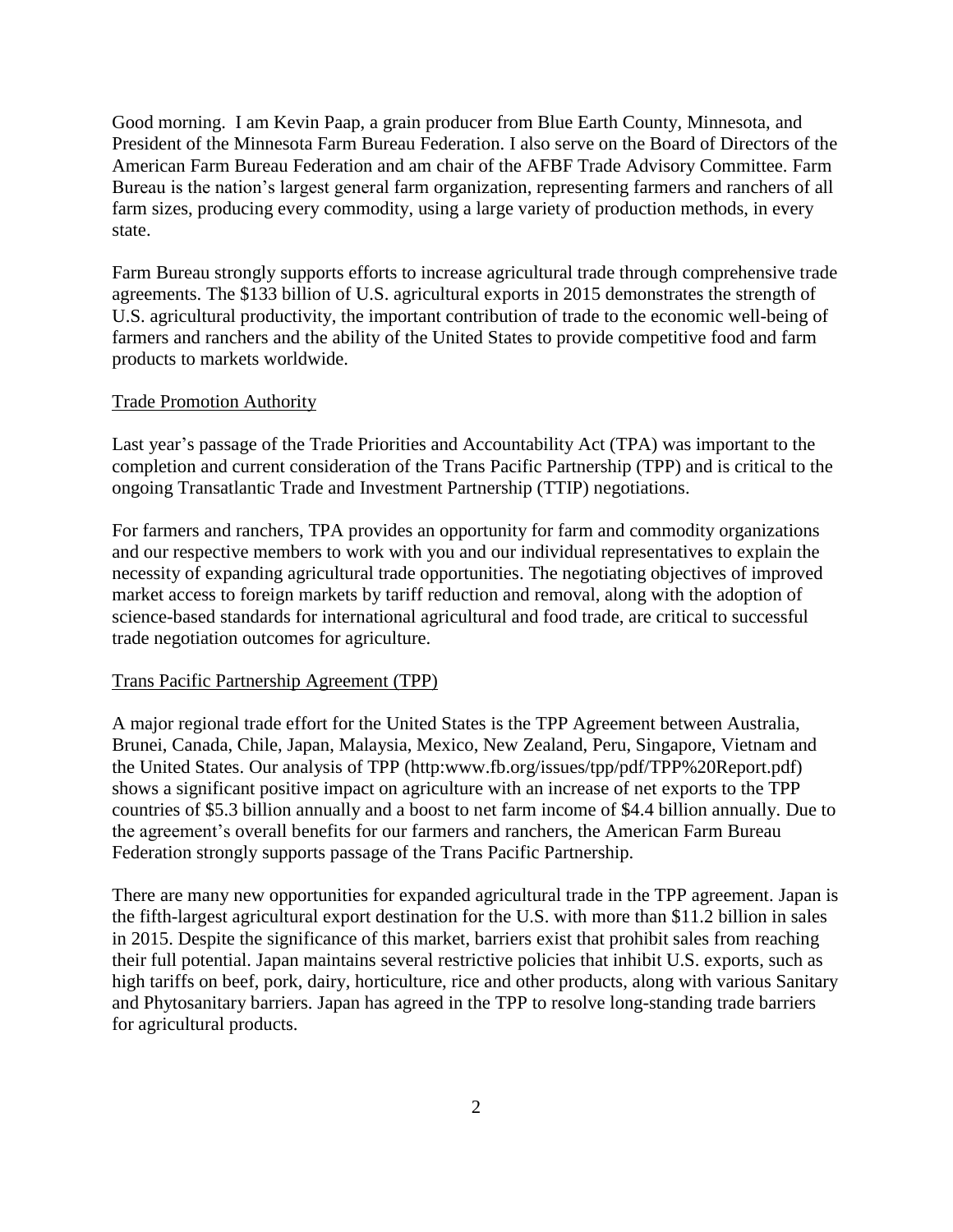With TPP, there will be a reduction in Japan's beef tariffs, reform of its gateway price system for pork, additional tariff-rate quotas (TRQs) for rice and reduction in tariffs on dairy products.

Under the TPP agreement Japanese tariffs on beef will decline from 38.5 percent to 9 percent over 16 years. For pork, Japan will cut its 4.3 percent tariff on fresh, chilled and frozen cuts to 2.2 percent immediately, going to a zero tariff over 9 years. Japan's additional duty on pork under its "gate price system" will drop immediately to 125 yen per kilogram from the current 482 yen per kilogram and will drop to 50 yen in year 10. Rice imports by Japan from the U.S., under a duty-free quota, will be 50,000 tons annually, rising to 70,000 tons after 13 years. Japan will also eliminate many cheese tariffs over 16 years.

Canada will reduce import restrictions on dairy, poultry and eggs from the U.S. and will yield new access for U.S. farmers and ranchers into this market. New access will be 3.25 percent of the Canadian dairy market, phased in through TRQs over five years. For poultry, Canada will increase imports via duty-free TRQs for 2.3 percent of domestic production of eggs, 2.1 percent for chicken and 2 percent for turkey.

Vietnam will eliminate its pork tariffs over 10 years and its poultry tariffs over 13 years. Vietnam's rice tariffs of 40 percent will be eliminated immediately when TPP enters into force.

Tariff reduction on fruits and vegetables in TPP will add more than \$419 million in sales to the TPP countries.

The USITC (U.S. International Trade Commission) agrees, in its report, that U.S. agriculture is projected to gain significantly from passage of TPP. In fact, the USITC's report found that agriculture and food would see the largest impacts from TPP in percentage terms. The USITC estimates that U.S. output and employment for the sector would both be 0.5 percent higher than the baseline estimate. Agriculture is expected to experience the largest growth because it will experience the broadest liberalization under the agreement. The USITC projects exports will grow 2.6 percent, while net exports are expected to increase nearly \$4.5 billion.

Along with tariff reductions and market access gains, the TPP makes important changes to trade rules for agriculture, addressing the non-tariff barriers that reduce trade. The most important of these measures are the commitment to base Sanitary and Phytosanitary (SPS) measures either on international standards or on science-based decision making. Also crucial to exporters is a rapidresponse mechanism that will notify them, within 7 days, when an inbound shipment is being restricted. This will help speed trade, reduce losses to perishable products and lower costs.

For biotechnology products, now so important in U.S. agricultural trade, the agreement commits the participating countries to increase the transparency of national laws and regulations. The potentially trade disrupting issue of the low-level presence of biotech material is addressed through information sharing by importers and exporters.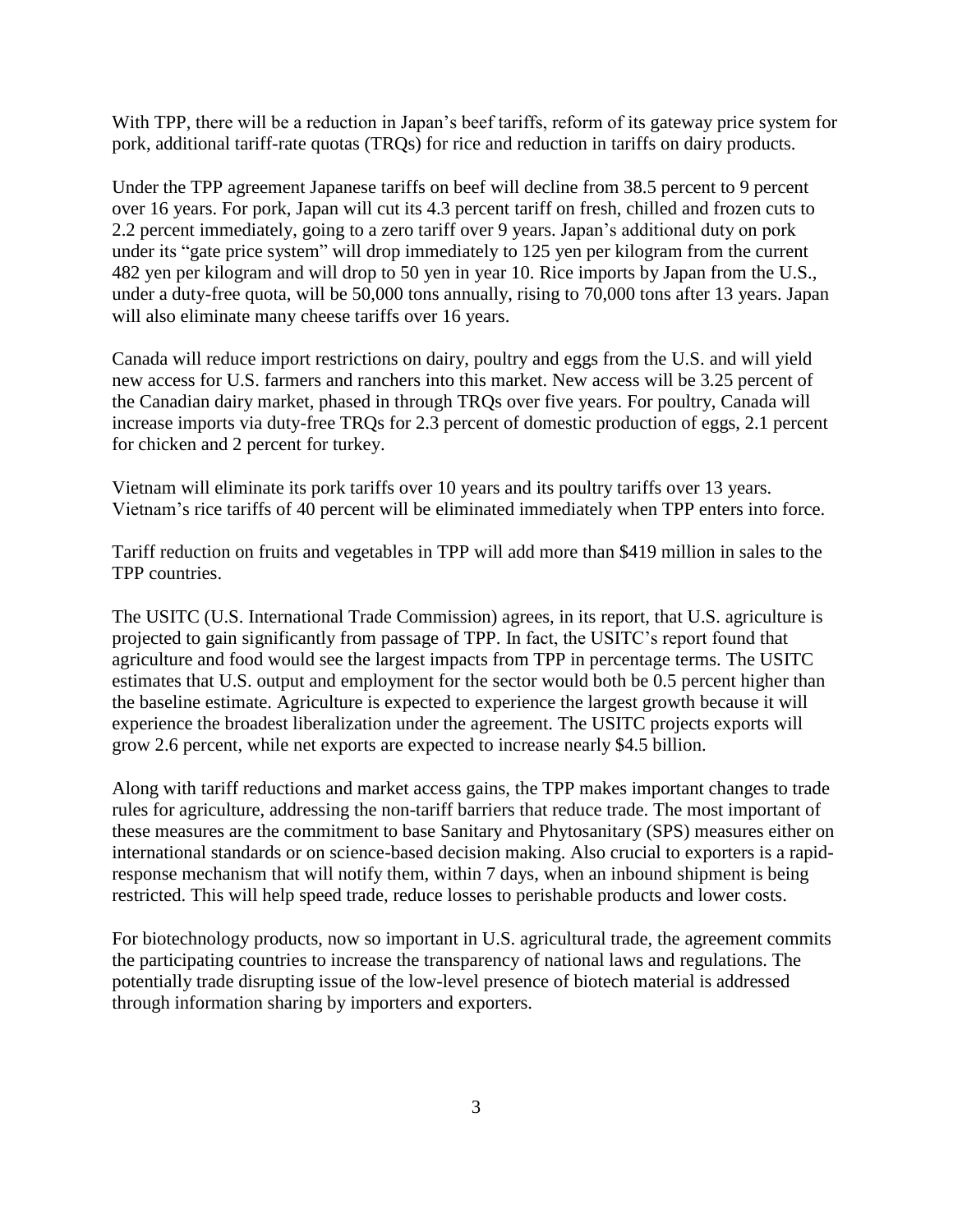The concern over the use of geographic indications (GIs) on food products is handled in the TPP by provisions that have the parties making the process of approving GIs transparent and inclusive of other TPP parties.

The TPP Agreement provides an opportunity to increase markets for U.S. agriculture and establish science-based standards for agricultural trade within the TPP region. It is a measure that the Congress can accomplish that will assist a wide variety of farmers and ranchers for many years to come. A failure to lead in this region will allow other nations to make trade deals, reduce market opportunities for U.S. agriculture and set the standards for trade throughout the Pacific region. We have seen time and again that U.S. agriculture loses market share in important export markets when our competitors have trade agreements in place and we do not.

## Transatlantic Trade and Investment Partnership (TTIP)

Farm Bureau supports efforts to increase agricultural trade flows and remove trade barriers that currently exist between the United States and the European Union.

The TTIP negotiations between the U.S. and the EU must deal with the many substantive issues that impede U.S.-EU agricultural trade, such as long-standing barriers against conventionally raised U.S. beef, ongoing restrictions against U.S. poultry and pork, and actions that limit U.S. exports of goods produced using biotechnology.

The U.S. and the EU are major international trading partners in agriculture. U.S. farmers and ranchers exported more than \$12.1 billion worth of agricultural and food products to the EU in 2015, while the EU exported \$20.1 billion worth of agricultural products to the U.S. last year.

The EU was the once the largest destination for U.S. agricultural exports. Today, it has fallen to our fifth-largest export market. The U.S. is losing market share in the world's largest import market for agricultural commodities and food. While EU agricultural imports have grown, according to USDA, U.S. market share has steadily declined to just 7 percent—half of the level achieved in 2000.

Over the last decade, growth of U.S. agricultural exports to the EU has been the slowest among our top 10 export destinations. If U.S. farmers and ranchers were provided an opportunity to compete, the EU market could be a growth market for them. However, regulatory barriers have become a significant impediment to that growth.

Unless these trade barriers are properly addressed within the TTIP negotiations, they will continue to limit the potential for agricultural trade. It is imperative that TTIP be a high-standard trade agreement that covers all significant barriers in a single, comprehensive agreement. Scientific standards are the only basis for resolving these issues.

Continuing barriers to the export of U.S. beef, pork and poultry, along with the slow approval process for biotech products, are major areas of interest to the U.S. in the TTIP negotiations. Both the U.S. and the EU adhere to the World Trade Organization's Agreement on Sanitary and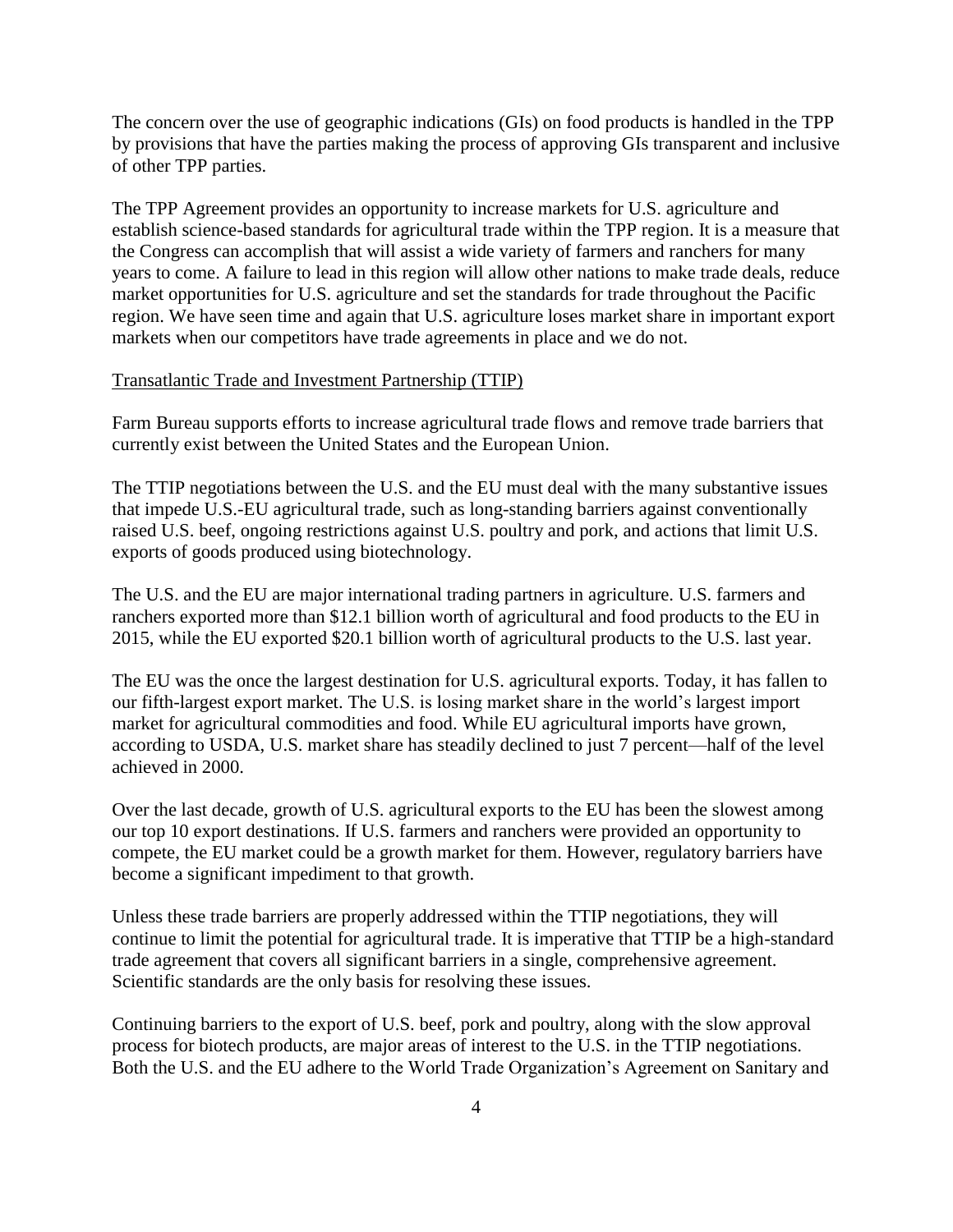Phytosanitary Measures, which states that measures taken to protect human, animal or plant health should be science-based and applied only to the extent necessary to protect life or health.

The U.S. follows a risk-assessment approach for food safety. The EU is additionally guided by the "precautionary principle," which holds that where the possibility of a harmful effect has not been disproven, non-scientific risk management strategies may be adopted.

The use of the "precautionary principle" is inconsistent with the WTO SPS Agreement and is used as a basis for trade barriers that not justified by science. The TTIP negotiations must result in a modern, science- and risk-based approach, based on international standards that can truly resolve SPS disputes. SPS issues must be directly addressed as a part of the negotiations, and these provisions must be enforceable.

The EU approach for approving products of biotechnology combines a lengthy approval process with the ability of EU member states to ban approvals. The result is restrictive import policies and substantial reductions in U.S. exports of corn and soybeans to the EU.

The EU system of geographic indications for foods and beverages designates products from specific regions as legally protected for original producers. The U.S. has opposed recognizing geographical names for foods when it would inhibit the marketability or competitiveness of U.S. products. The TTIP must not become an avenue to erect a new barrier to U.S. agricultural exports through the use of geographic indications.

Negotiations on bilateral concerns move in both directions. There must be positive outcomes for all sides. The European Union has concerns about U.S. rules on EU beef and dairy products. An emphasis on finding trade-opening solutions to sanitary barriers will assist in resolving our many trade issues.

The TTIP negotiation proposal calls for working toward the elimination of tariffs. The average U.S. tariff on imported agricultural products is 5 percent, with 75 percent of our tariff lines at between zero and 5 percent. For the EU, the average tariff is 14 percent, with 42 percent of tariff of lines at zero to 5 percent. In order to expand market opportunities for U.S. agricultural products in the EU, tariff reductions will be necessary.

We call for an ambitious agreement that addresses the real barriers to the growth of agricultural trade between the United States and the EU.

#### Biotech

The American Farm Bureau Federation remains dedicated to resolving issues related to the approval of biotechnology products. Today we face myriad challenges—some old, and others a bit newer.

In the European Union, implementation of the regulatory procedure for approving the import of new biotechnology products has been slow and suffered from political interference. This has led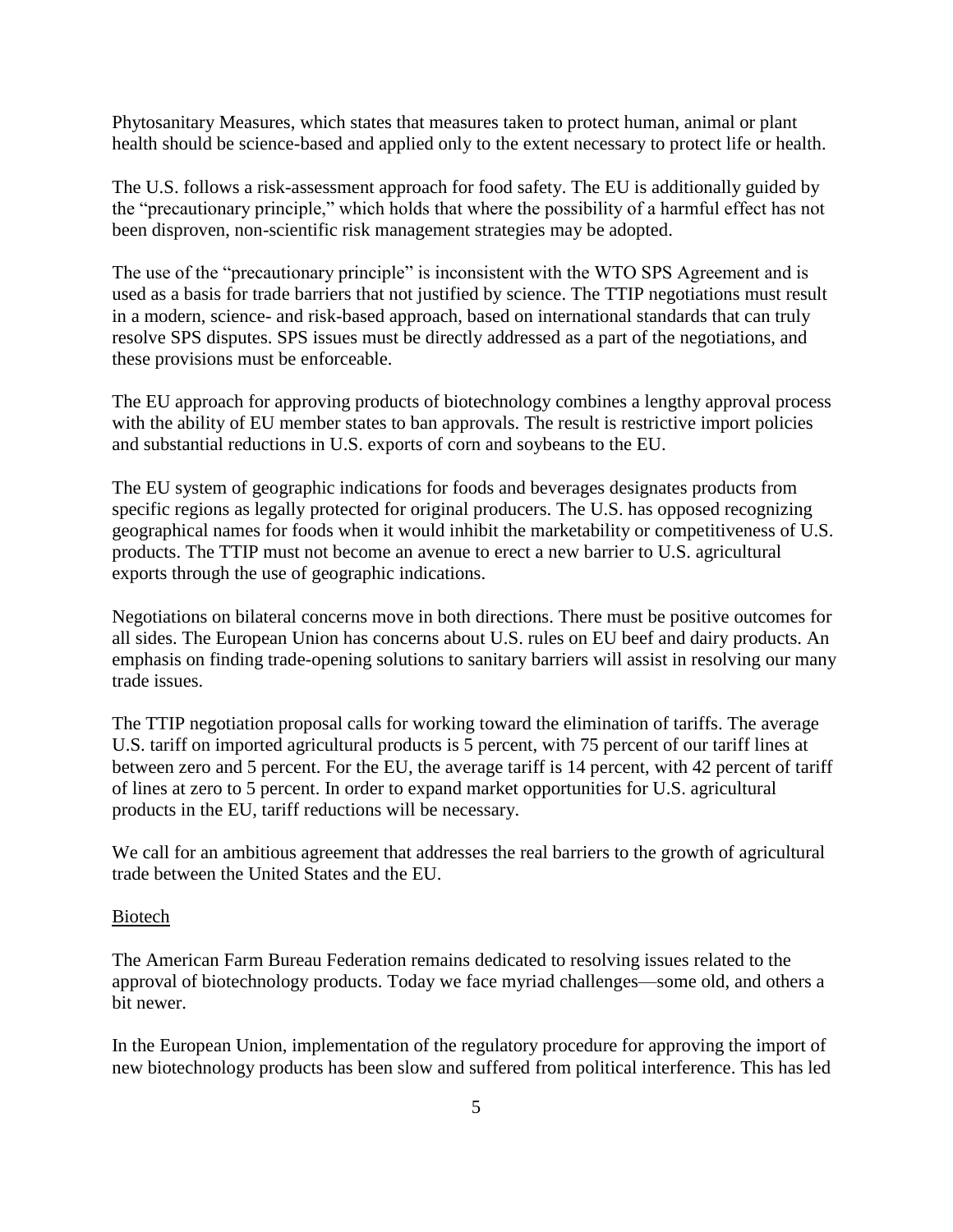to large disruptions in the trans-Atlantic trade in raw materials used by EU food and feed producers. It also has increased costs for producers, the agricultural supply chains and EU consumers. For example, it remains unclear when three soybean traits that are important to U.S. growers and that already have achieved EFSA (European Food Safety Agency) approval will receive final approval. Final approval is being held up by an unrelated debate on renewal of the pesticide glyphosate. Farm Bureau is working through the U.S. Biotech Crops Alliance for EU regulations that are consistent with the EU's obligations under the WTO SPS agreement.

In China, the timeline for biotech product approval for use as food, feed or processing has grown less certain and extended in duration since 2012. The divergences in U.S. and Chinese approvals have and will continue to put billions of dollars of U.S. exports at risk. At the December 2014 Joint Commission on Commerce and Trade (JCCT) meeting, the U.S. and China agreed to form the JCCT Strategic Ag Innovation Dialogue (SAID). Recent meetings, including President Xi's state visit last fall, yielded positive commitments that form the basis for improving U.S.-China relations. We hope that these commitments will soon translate into tangible outcomes. We commend the administration and Congress for their sustained high-level engagement on this issue. We hope that, through dialogue between our two nations, the important role that biotechnology plays in achieving food security, including timely approval of new products, will continue to be a primary focus.

### World Trade Organization

As agricultural exporters, U.S. agriculture must continue to seek a commercially meaningful outcome through expanded market access from WTO negotiations. We must remain committed to advancing the goal of trade liberalization and increased opportunities for real trade growth.

Farmers and ranchers want an outcome to trade negotiations in the WTO that will open new markets around the world, produce new trade flows and grow the global economy. We can achieve this outcome by negotiating on the basis of a new agenda, not by reliving the failures of the past.

Farm Bureau supports a fresh approach in the WTO, with updated information and having market access as the most important part of any future agricultural discussions. Starting again with the previous failed agenda that focused on domestic support reductions that are not balanced by increased market access, especially to developing countries, will not achieve a positive market opening result for U.S. agriculture.

#### Cuba

There is a potential for substantial growth in U.S. agricultural sales to Cuba, but restrictions are hurting that growth. Under the Trade Sanctions Reform Act of 2000 (TSRA), agricultural products were allowed to be sold to Cuba. However, restrictions on trade financing, specifically the extending of credit, have hampered the growth of agricultural sales to Cuba. In 2015, our sales were less than \$200 million into a \$2 billion food import market.